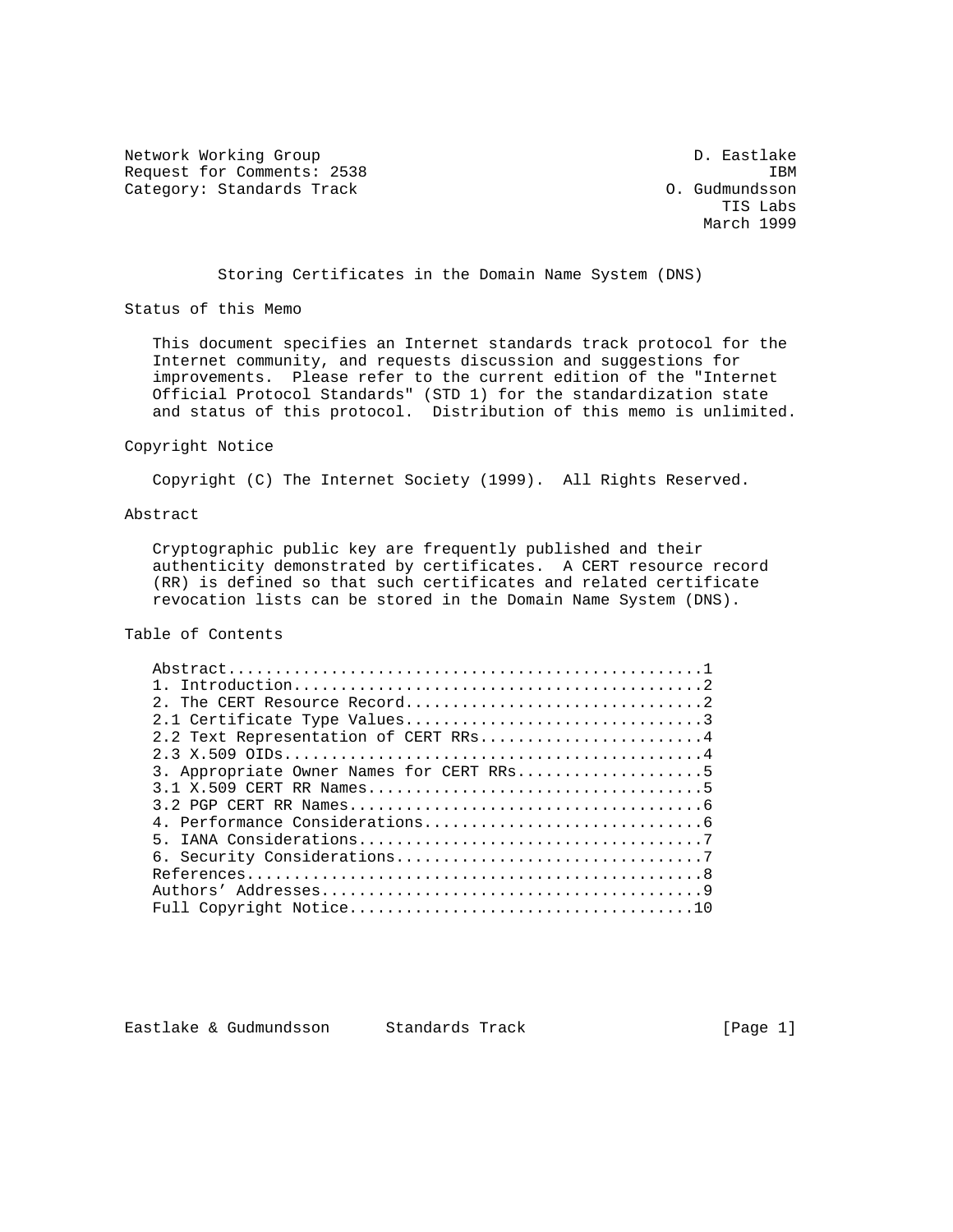#### 1. Introduction

 Public keys are frequently published in the form of a certificate and their authenticity is commonly demonstrated by certificates and related certificate revocation lists (CRLs). A certificate is a binding, through a cryptographic digital signature, of a public key, a validity interval and/or conditions, and identity, authorization, or other information. A certificate revocation list is a list of certificates that are revoked, and incidental information, all signed by the signer (issuer) of the revoked certificates. Examples are X.509 certificates/CRLs in the X.500 directory system or PGP certificates/revocations used by PGP software.

 Section 2 below specifies a CERT resource record (RR) for the storage of certificates in the Domain Name System.

Section 3 discusses appropriate owner names for CERT RRs.

 Sections 4, 5, and 6 below cover performance, IANA, and security considerations, respectively.

 The key words "MUST", "MUST NOT", "REQUIRED", "SHALL", "SHALL NOT", "SHOULD", "SHOULD NOT", "RECOMMENDED", "MAY", and "OPTIONAL" in this document are to be interpreted as described in [RFC2119].

2. The CERT Resource Record

 The CERT resource record (RR) has the structure given below. Its RR type code is 37.

 1 1 1 1 1 1 1 1 1 1 2 2 2 2 2 2 2 2 2 2 3 3 0 1 2 3 4 5 6 7 8 9 0 1 2 3 4 5 6 7 8 9 0 1 2 3 4 5 6 7 8 9 0 1 +-+-+-+-+-+-+-+-+-+-+-+-+-+-+-+-+-+-+-+-+-+-+-+-+-+-+-+-+-+-+-+-+ type  $\qquad \qquad \vert$  key tag  $\qquad$  +-+-+-+-+-+-+-+-+-+-+-+-+-+-+-+-+-+-+-+-+-+-+-+-+-+-+-+-+-+-+-+-+ | algorithm | / +---------------+ certificate or CRL / / / +-+-+-+-+-+-+-+-+-+-+-+-+-+-+-+-+-+-+-+-+-+-+-+-+-+-+-+-+-+-+-+-|

 The type field is the certificate type as define in section 2.1 below.

 The algorithm field has the same meaning as the algorithm field in KEY and SIG RRs [RFC 2535] except that a zero algorithm field indicates the algorithm is unknown to a secure DNS, which may simply be the result of the algorithm not having been standardized for secure DNS.

Eastlake & Gudmundsson Standards Track (Page 2)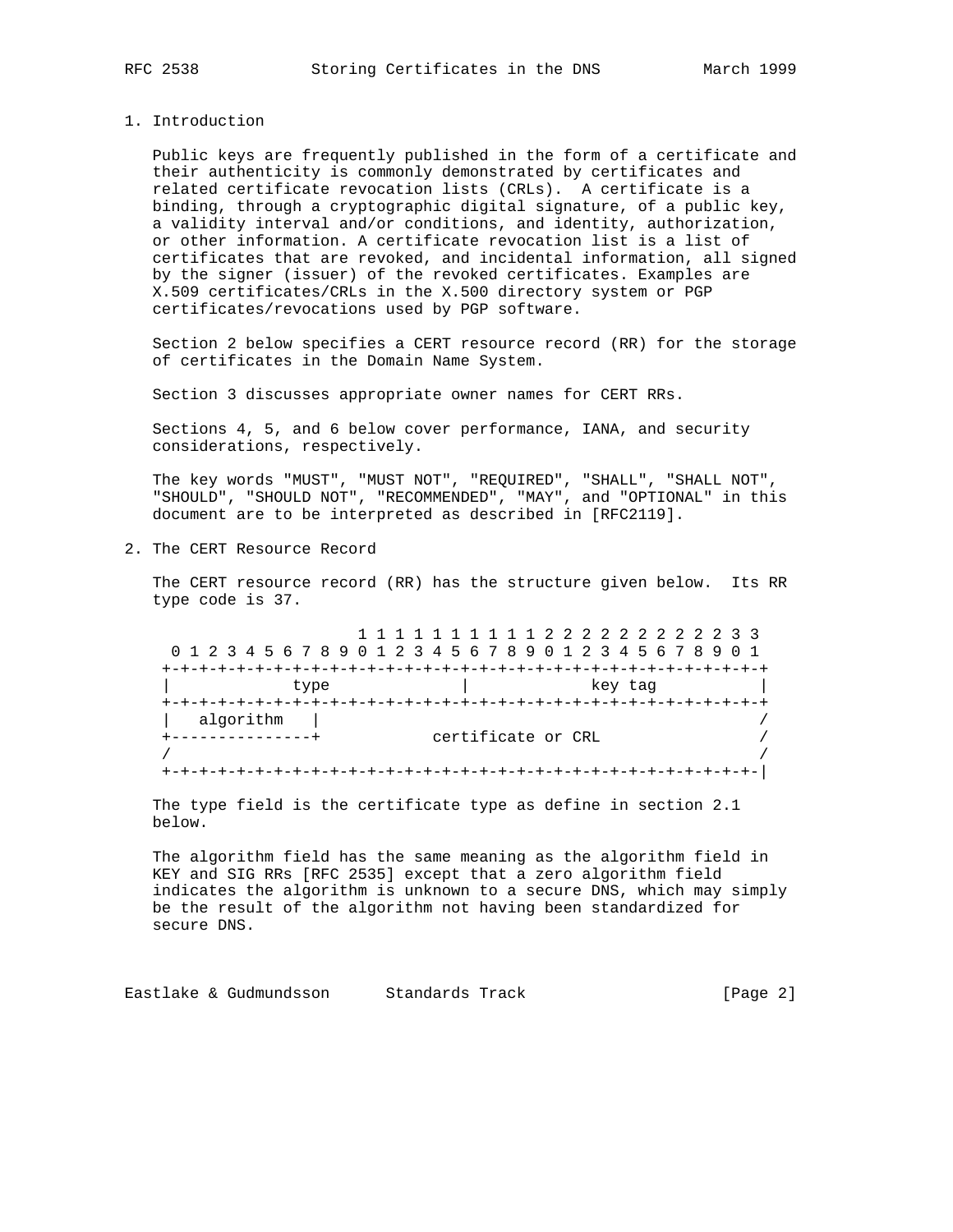The key tag field is the 16 bit value computed for the key embedded in the certificate as specified in the DNSSEC Standard [RFC 2535]. This field is used as an efficiency measure to pick which CERT RRs may be applicable to a particular key. The key tag can be calculated for the key in question and then only CERT RRs with the same key tag need be examined. However, the key must always be transformed to the format it would have as the public key portion of a KEY RR before the key tag is computed. This is only possible if the key is applicable to an algorithm (and limits such as key size limits) defined for DNS security. If it is not, the algorithm field MUST BE zero and the tag field is meaningless and SHOULD BE zero.

#### 2.1 Certificate Type Values

The following values are defined or reserved:

|           |      | Value Mnemonic Certificate Type |
|-----------|------|---------------------------------|
|           |      |                                 |
| O         |      | reserved                        |
|           | PKIX | X.509 as per PKIX               |
| 2         | SPKI | SPKI cert                       |
| 3         | PGP  | PGP cert                        |
| $4 - 252$ |      | available for IANA assignment   |
| 253       | URI  | URI private                     |
| 254       | OTD  | OID private                     |
| 255-65534 |      | available for IANA assignment   |
| 65535     |      | reserved                        |
|           |      |                                 |

 The PKIX type is reserved to indicate an X.509 certificate conforming to the profile being defined by the IETF PKIX working group. The certificate section will start with a one byte unsigned OID length and then an X.500 OID indicating the nature of the remainder of the certificate section (see 2.3 below). (NOTE: X.509 certificates do not include their X.500 directory type designating OID as a prefix.)

 The SPKI type is reserved to indicate a certificate formated as to be specified by the IETF SPKI working group.

 The PGP type indicates a Pretty Good Privacy certificate as described in RFC 2440 and its extensions and successors.

 The URI private type indicates a certificate format defined by an absolute URI. The certificate portion of the CERT RR MUST begin with a null terminated URI [RFC 2396] and the data after the null is the private format certificate itself. The URI SHOULD be such that a retrieval from it will lead to documentation on the format of the certificate. Recognition of private certificate types need not be based on URI equality but can use various forms of pattern matching

Eastlake & Gudmundsson Standards Track (Page 3)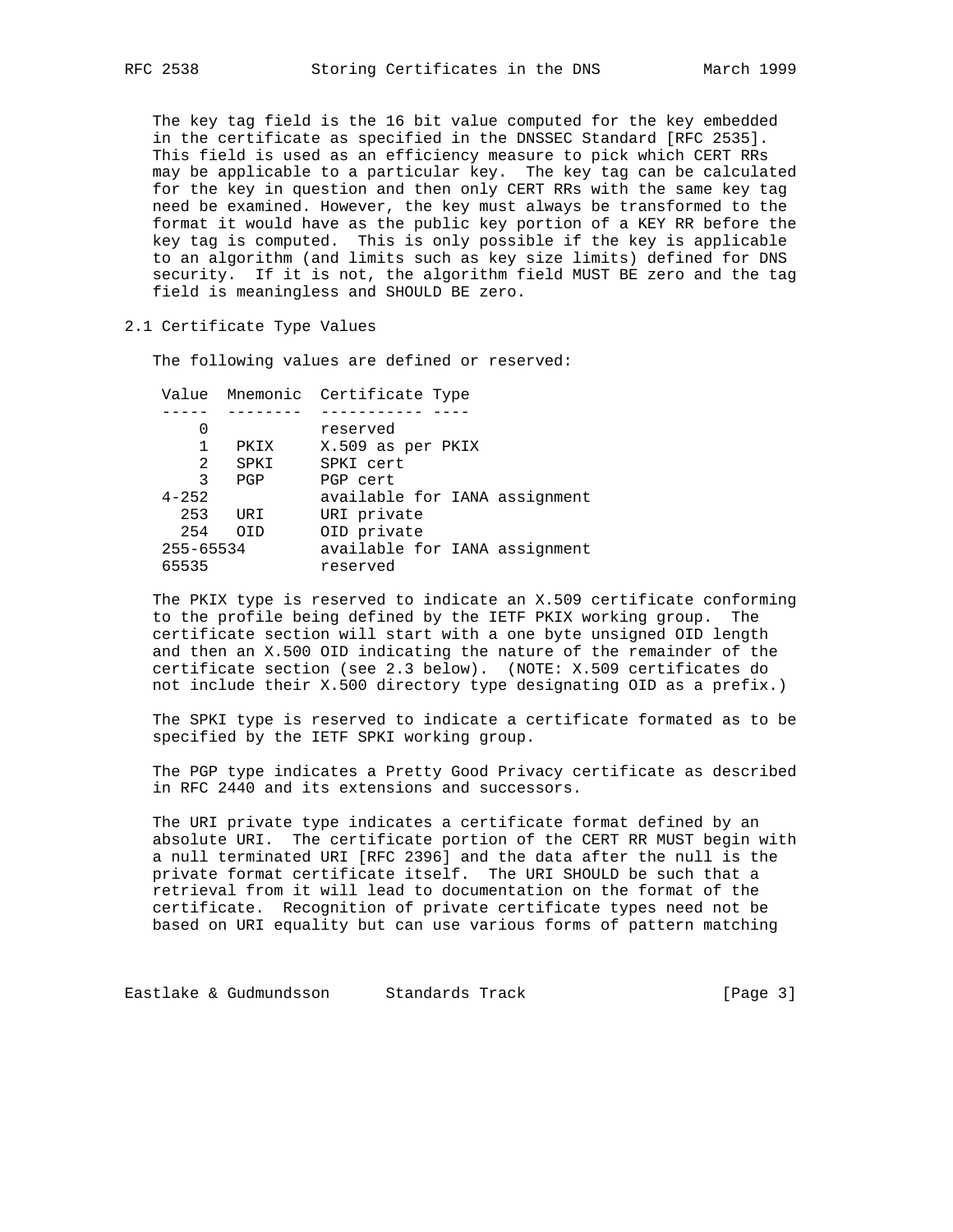so that, for example, subtype or version information can also be encoded into the URI.

 The OID private type indicates a private format certificate specified by a an ISO OID prefix. The certificate section will start with a one byte unsigned OID length and then a BER encoded OID indicating the nature of the remainder of the certificate section. This can be an X.509 certificate format or some other format. X.509 certificates that conform to the IETF PKIX profile SHOULD be indicated by the PKIX type, not the OID private type. Recognition of private certificate types need not be based on OID equality but can use various forms of pattern matching such as OID prefix.

2.2 Text Representation of CERT RRs

 The RDATA portion of a CERT RR has the type field as an unsigned integer or as a mnemonic symbol as listed in section 2.1 above.

The key tag field is represented as an unsigned integer.

 The algorithm field is represented as an unsigned integer or a mnemonic symbol as listed in [RFC 2535].

 The certificate / CRL portion is represented in base 64 and may be divided up into any number of white space separated substrings, down to single base 64 digits, which are concatenated to obtain the full signature. These substrings can span lines using the standard parenthesis.

 Note that the certificate / CRL portion may have internal sub-fields but these do not appear in the master file representation. For example, with type 254, there will be an OID size, an OID, and then the certificate / CRL proper. But only a single logical base 64 string will appear in the text representation.

## 2.3 X.509 OIDs

 OIDs have been defined in connection with the X.500 directory for user certificates, certification authority certificates, revocations of certification authority, and revocations of user certificates. The following table lists the OIDs, their BER encoding, and their length prefixed hex format for use in CERT RRs: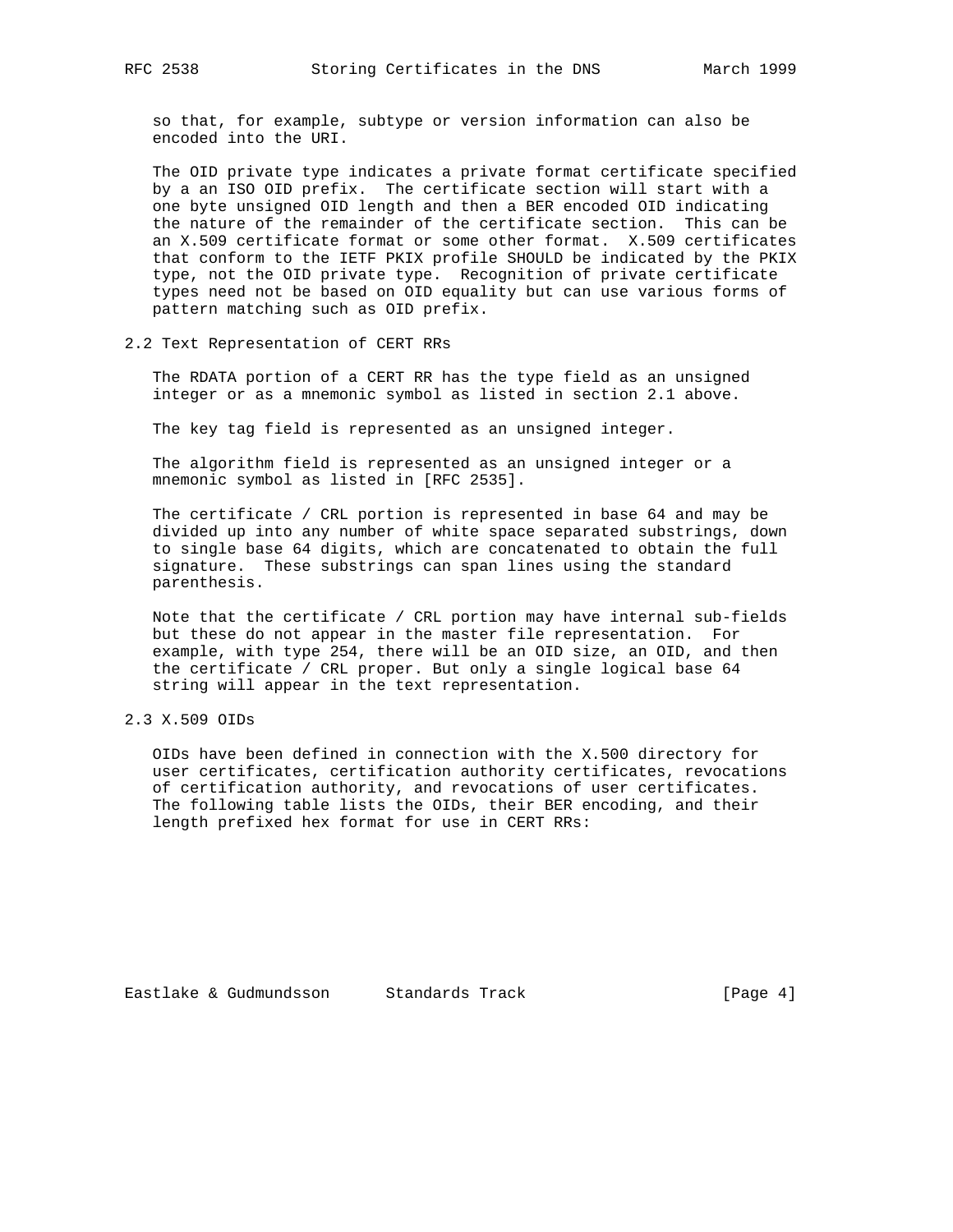```
 id-at-userCertificate
= \{ joint-iso-ccitt(2) ds(5) at(4) 36 \}== 0x 03 55 04 24 id-at-cACertificate
= \{ joint-iso-ccitt(2) ds(5) at(4) 37 \}== 0x 03 55 04 25 id-at-authorityRevocationList
= \{ joint-iso-ccitt(2) ds(5) at(4) 38 \}== 0x 03 55 04 26 id-at-certificateRevocationList
= \{ joint-iso-ccitt(2) ds(5) at(4) 39 \}== 0x 03 55 04 27
```
3. Appropriate Owner Names for CERT RRs

 It is recommended that certificate CERT RRs be stored under a domain name related to their subject, i.e., the name of the entity intended to control the private key corresponding to the public key being certified. It is recommended that certificate revocation list CERT RRs be stored under a domain name related to their issuer.

 Following some of the guidelines below may result in the use in DNS names of characters that require DNS quoting which is to use a backslash followed by the octal representation of the ASCII code for the character such as \000 for NULL.

3.1 X.509 CERT RR Names

 Some X.509 versions permit multiple names to be associated with subjects and issuers under "Subject Alternate Name" and "Issuer Alternate Name". For example, x.509v3 has such Alternate Names with an ASN.1 specification as follows:

| $GeneralName :: = CHOICE$ |       |                                  |
|---------------------------|-------|----------------------------------|
| otherName                 |       | [0] INSTANCE OF OTHER-NAME,      |
| rfc822Name                |       | $[1]$ IA5String,                 |
| dNSName                   |       | $[2]$ IA5String,                 |
| x400Address               |       | [3] EXPLICIT OR-ADDRESS. & Type, |
| directoryName             |       | [4] EXPLICIT Name,               |
| ediPartyName              |       | [5] EDIPartyName,                |
| uniformResourceIdentifier |       | $[6]$ IA5String,                 |
| iPAddress                 |       | [7] OCTET STRING,                |
| registeredID              | [ 8 ] | OBJECT IDENTIFIER                |
|                           |       |                                  |

 The recommended locations of CERT storage are as follows, in priority order:

Eastlake & Gudmundsson Standards Track [Page 5]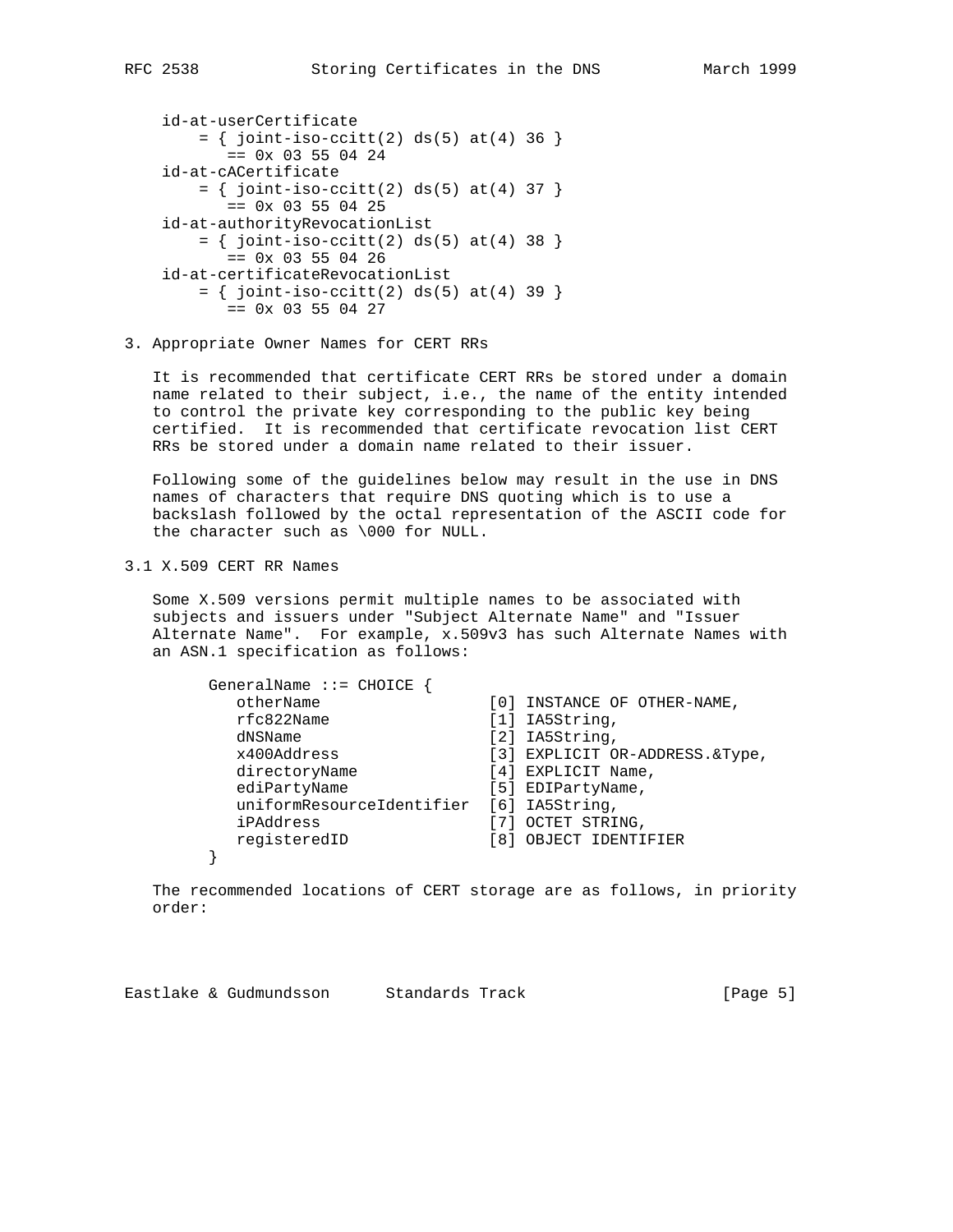- (1) If a domain name is included in the identification in the certificate or CRL, that should be used.
- (2) If a domain name is not included but an IP address is included, then the translation of that IP address into the appropriate inverse domain name should be used.
- (3) If neither of the above it used but a URI containing a domain name is present, that domain name should be used.
- (4) If none of the above is included but a character string name is included, then it should be treated as described for PGP names in 3.2 below.
- (5) If none of the above apply, then the distinguished name (DN) should be mapped into a domain name as specified in RFC 2247.

 Example 1: Assume that an X.509v3 certificate is issued to /CN=John Doe/DC=Doe/DC=com/DC=xy/O=Doe Inc/C=XY/ with Subject Alternative names of (a) string "John (the Man) Doe", (b) domain name john doe.com, and (c) uri <https://www.secure.john-doe.com:8080/>. Then the storage locations recommended, in priority order, would be

- (1) john-doe.com,
- (2) www.secure.john-doe.com, and
- (3) Doe.com.xy.

 Example 2: Assume that an X.509v3 certificate is issued to /CN=James Hacker/L=Basingstoke/O=Widget Inc/C=GB/ with Subject Alternate names of (a) domain name widget.foo.example, (b) IPv4 address 10.251.13.201, and (c) string "James Hacker <hacker@mail.widget.foo.example>". Then the storage locations recommended, in priority order, would be

- (1) widget.foo.example,
- (2) 201.13.251.10.in-addr.arpa, and
- (3) hacker.mail.widget.foo.example.

#### 3.2 PGP CERT RR Names

 PGP signed keys (certificates) use a general character string User ID [RFC 2440]. However, it is recommended by PGP that such names include the RFC 822 email address of the party, as in "Leslie Example <Leslie@host.example>". If such a format is used, the CERT should be under the standard translation of the email address into a domain name, which would be leslie.host.example in this case. If no RFC 822 name can be extracted from the string name no specific domain name is recommended.

4. Performance Considerations

 Current Domain Name System (DNS) implementations are optimized for small transfers, typically not more than 512 bytes including overhead. While larger transfers will perform correctly and work is

Eastlake & Gudmundsson Standards Track (Page 6)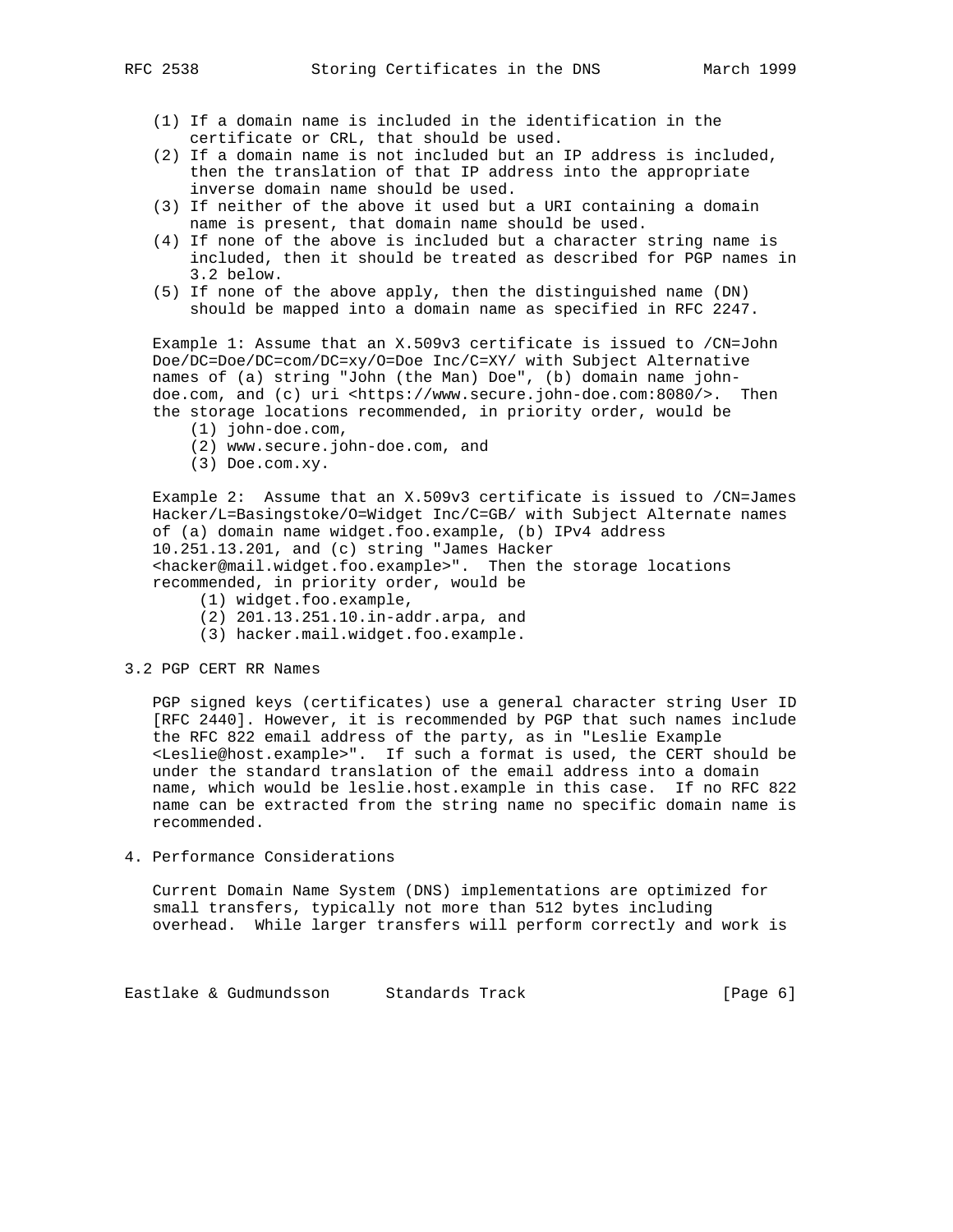underway to make larger transfers more efficient, it is still advisable at this time to make every reasonable effort to minimize the size of certificates stored within the DNS. Steps that can be taken may include using the fewest possible optional or extensions fields and using short field values for variable length fields that must be included.

## 5. IANA Considerations

 Certificate types 0x0000 through 0x00FF and 0xFF00 through 0xFFFF can only be assigned by an IETF standards action [RFC 2434] (and this document assigns 0x0001 through 0x0003 and 0x00FD and 0x00FE). Certificate types 0x0100 through 0xFEFF are assigned through IETF Consensus [RFC 2434] based on RFC documentation of the certificate type. The availability of private types under 0x00FD and 0x00FE should satisfy most requirements for proprietary or private types.

## 6. Security Considerations

 By definition, certificates contain their own authenticating signature. Thus it is reasonable to store certificates in non-secure DNS zones or to retrieve certificates from DNS with DNS security checking not implemented or deferred for efficiency. The results MAY be trusted if the certificate chain is verified back to a known trusted key and this conforms with the user's security policy.

 Alternatively, if certificates are retrieved from a secure DNS zone with DNS security checking enabled and are verified by DNS security, the key within the retrieved certificate MAY be trusted without verifying the certificate chain if this conforms with the user's security policy.

 CERT RRs are not used in connection with securing the DNS security additions so there are no security considerations related to CERT RRs and securing the DNS itself.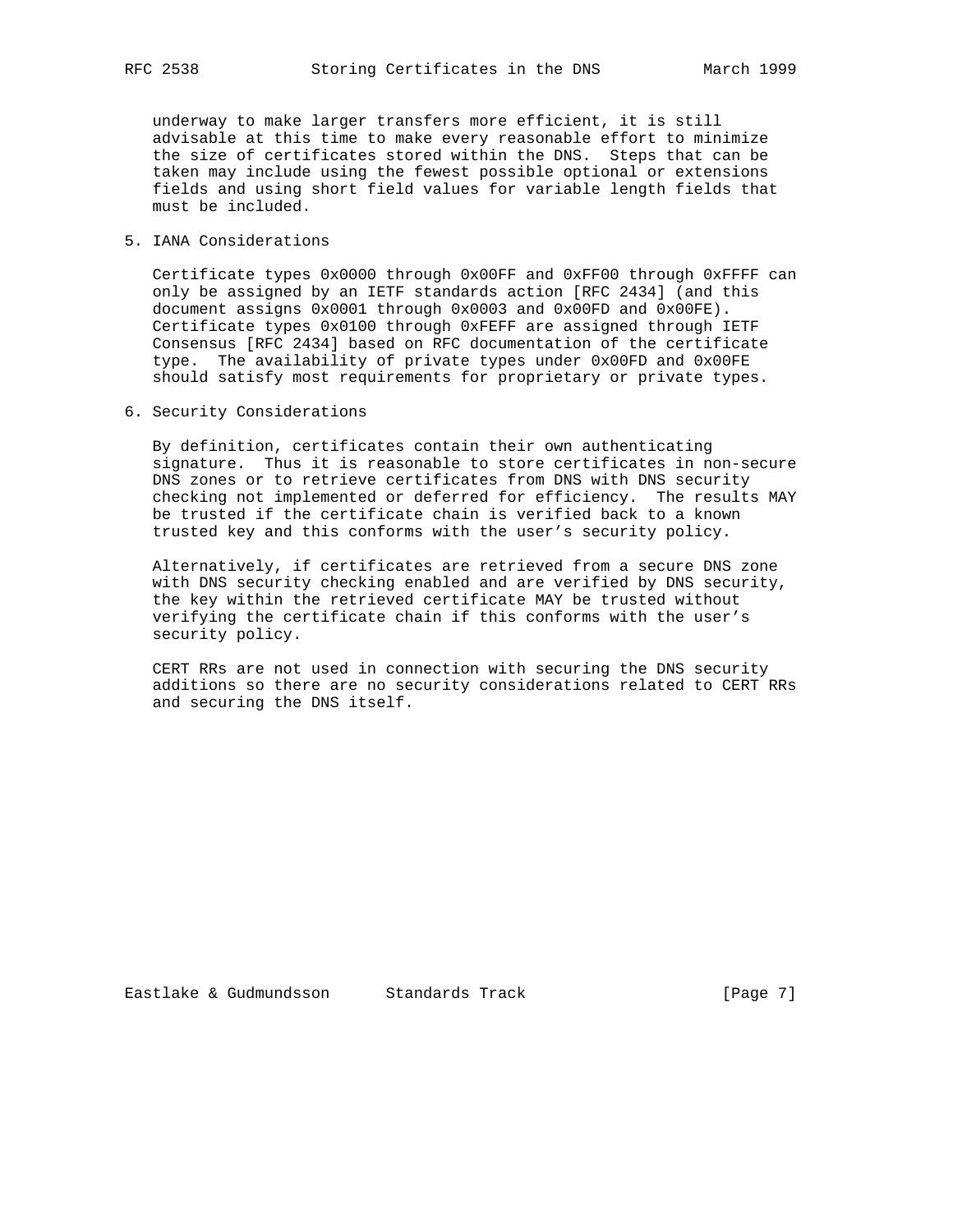References

- RFC 1034 Mockapetris, P., "Domain Names Concepts and Facilities", STD 13, RFC 1034, November 1987.
	- RFC 1035 Mockapetris, P., "Domain Names Implementation and Specifications", STD 13, RFC 1035, November 1987.
	- RFC 2119 Bradner, S., "Key words for use in RFCs to Indicate Requirement Levels", BCP 14, RFC 2119, March 1997.
	- RFC 2247 Kille, S., Wahl, M., Grimstad, A., Huber, R. and S. Sataluri, "Using Domains in LDAP/X.500 Distinguished Names", RFC 2247, January 1998.
	- RFC 2396 Berners-Lee, T., Fielding, R. and L. Masinter, "Uniform Resource Identifiers (URI): Generic Syntax", RFC 2396, August 1998.
	- RFC 2440 Callas, J., Donnerhacke, L., Finney, H. and R. Thayer, "OpenPGP Message Format", RFC 2240, November 1998.
	- RFC 2434 Narten, T. and H. Alvestrand, "Guidelines for Writing an IANA Considerations Section in RFCs", BCP 26, RFC 2434, October 1998.
	- RFC 2535 Eastlake, D., "Domain Name System (DNS) Security Extensions", RFC 2535, March 1999.
	- RFC 2459 Housley, R., Ford, W., Polk, W. and D. Solo, "Internet X.509 Public Key Infrastructure Certificate and CRL Profile", RFC 2459, January 1999.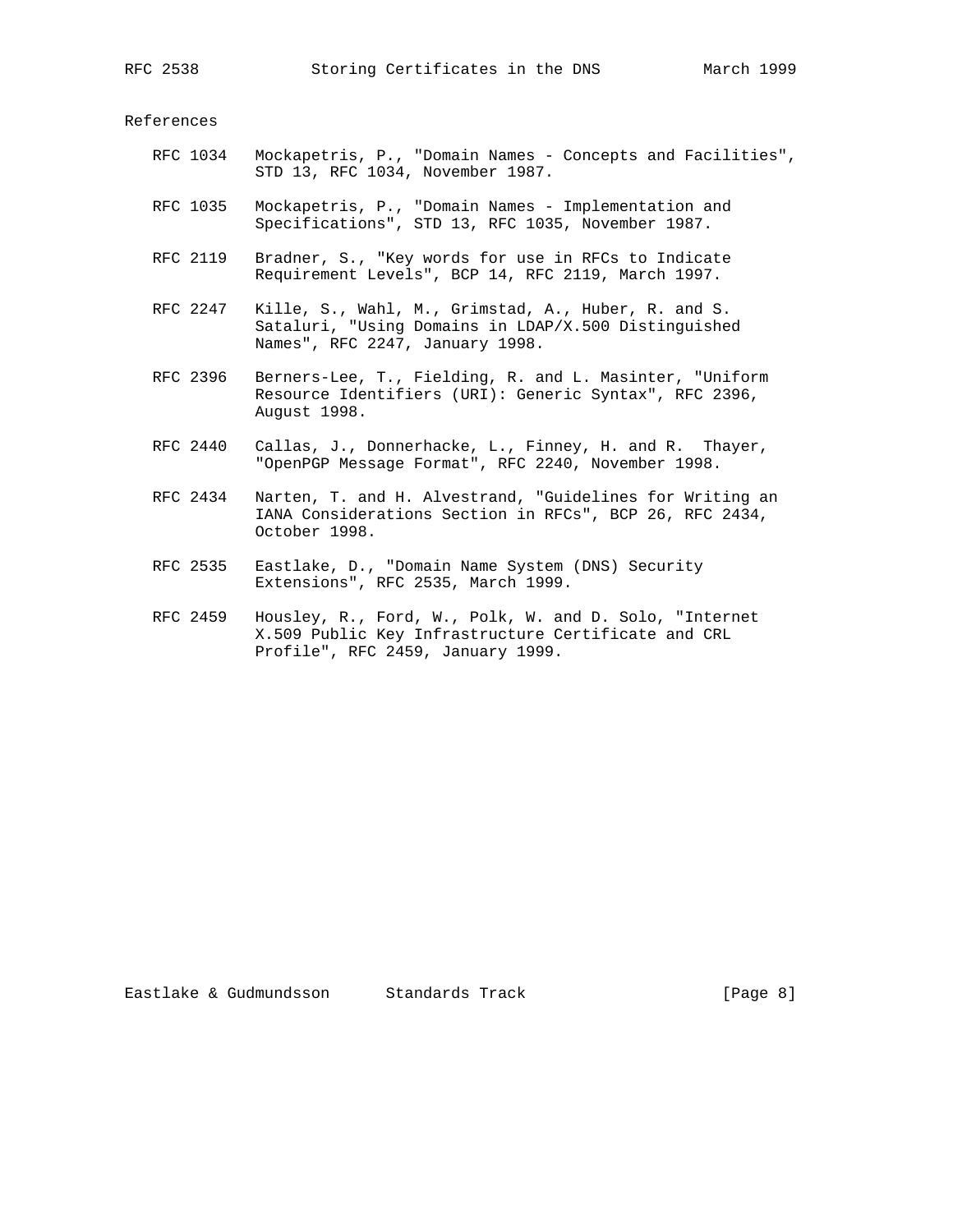Authors' Addresses

 Donald E. Eastlake 3rd IBM 65 Shindegan Hill Road RR#1 Carmel, NY 10512 USA

 Phone: +1-914-784-7913 (w) +1-914-276-2668 (h) Fax: +1-914-784-3833 (w-fax) EMail: dee3@us.ibm.com

 Olafur Gudmundsson TIS Labs at Network Associates 3060 Washington Rd, Route 97 Glenwood MD 21738

 Phone: +1 443-259-2389 EMail: ogud@tislabs.com